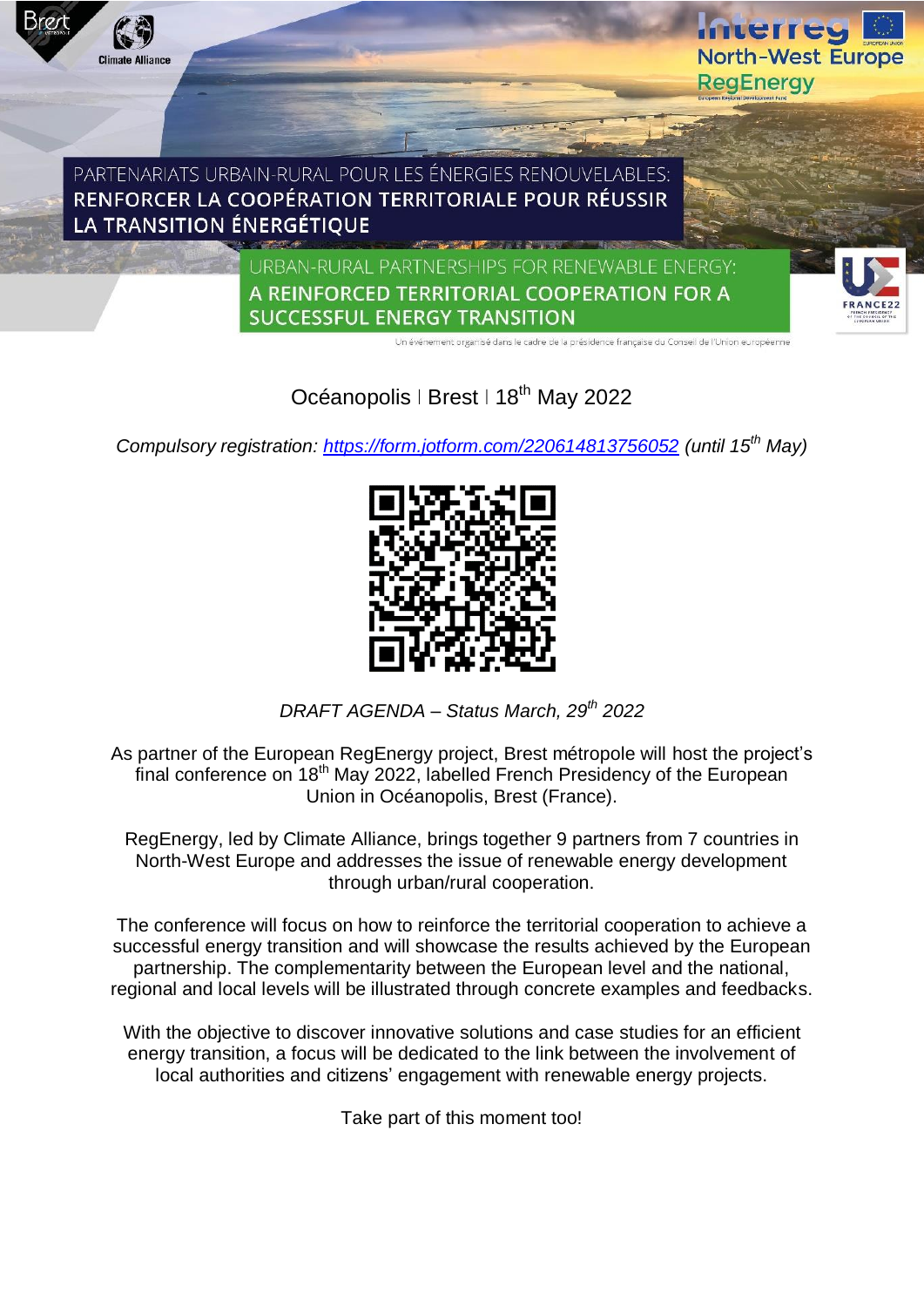## PARTENARIATS URBAIN-RURAL POUR LES ÉNERGIES RENOUVELABLES: RENFORCER LA COOPÉRATION TERRITORIALE POUR RÉUSSIR LA TRANSITION ÉNERGÉTIQUE **Britannich Miller Street Britannich**

URBAN-RURAL PARTNERSHIPS FOR RENEWABLE ENERGY: A REINFORCED TERRITORIAL COOPERATION FOR A **SUCCESSFUL ENERGY TRANSITION** 



**ILETTEY North-West Europe** 

**RegEnergy** 

Un événement organisé dans le cadre de la présidence française du Conseil de l'Union européenne

- **8.45 am** Reception and registration
- **9.30 am Welcome speeches**

*Hélène Rizzotti, project manager RegEnergy, Climate Alliance Tristan Foveau, Vice-President in charge of Energy and Waste, Brest métropole*

#### **09.50 am Round table 1: Urban-rural cooperation, a necessity to achieve European energy saving targets**

#### *Speakers:*

- *DG ENERGY, European Commission*
- *French national authority (TBC)*
- *Brittany Regional Council (TBC)*
- *Mr Glen Dissaux, Vice-President in charge of climate action plan, Brest métropole*
- *Annick Barré, Mayor of Laz and President of the Local Energy Agency of the Country Centre West Brittany*
- **10.50 am** *Coffee Break ǀ RegEnergy Poster walk session*

#### **11.20 am Round table 2: Renewable energy partnerships - put into practice**

*Speakers:*

- *Joint Secretariat, Interreg North-West Europe*
- *Martine Klaver, Waterstromen, Netherlands (TBC)*
- *3 Counties Energy Agency, Ireland (TBC)*
- *Frederick Loeckx, Flux50, Belgium*
- *Sean Lyons, Walton Institute for Information and Communication Systems Science, Ireland (TBC)*

*Moderation: Stefanie Weiner, INFRASTRUKTUR & UMWELT, Professor Böhm und Partner, Germany*

**12.30 am** *Lunch ǀ RegEnergy Poster walk session*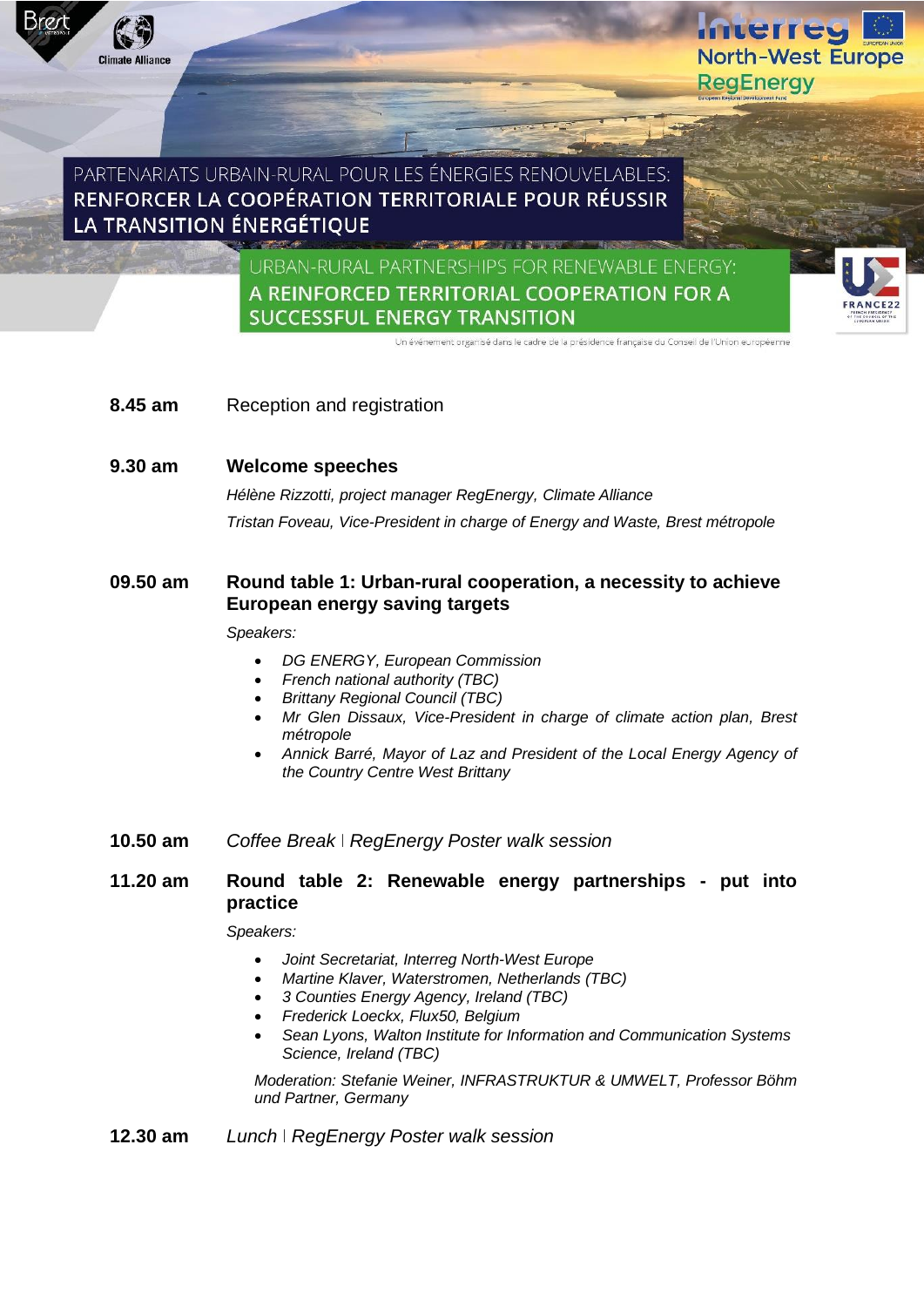

A REINFORCED TERRITORIAL COOPERATION FOR A **SUCCESSFUL ENERGY TRANSITION** 



Un événement organisé dans le cadre de la présidence française du Conseil de l'Union européenne

## **2.30 pm Insight into Océanopolis' energy retrofitting works and PV selfconsumption**

*Speakers:*

- *Camille Lagarde, Administrator, Océanopolis*
- *Sylvie Mingant, Head of Energy Service, Department of Urban Ecology, Brest métropole*
- *Quénéa, installer based in Centre Ouest Bretagne*
- *Engie, operator*

# **3.30 pm Roundtable 3: Involve local authorities and engage citizens for the energy transition and the benefit of the territories**

*Speakers:*

- *Thomas Patenotte, Co-coordinator of ENR Breizh ALEC and leader of the TARANIS network of civic energy in Brittany*
- *EO, Energies Ouvertes (TBC)*
- *Communauté de communes du Kreiz Breizh (TBC)*
- *Plymouth City Council*
- *Rural Energy Community Advisory Hub*

*Moderation: Els van Praet, Project manager renewable energy & energy efficiency, Ecopower, Belgium*

- **4.30 pm** Closing speech
- **5.00 pm** Visit of the Pavillon Bretagne Océanopolis (optional, registration compulsory)